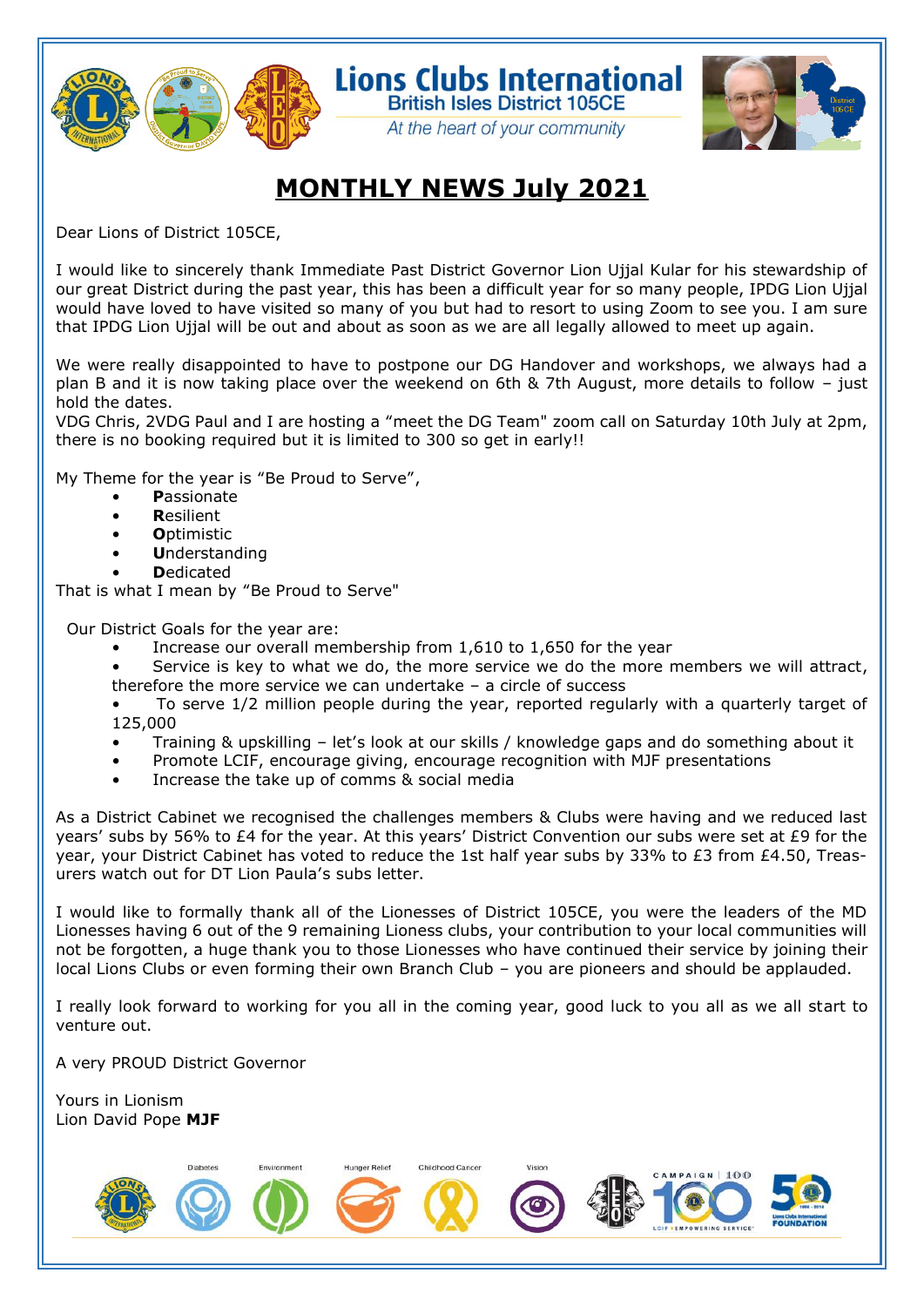# **A DATE FOR YOUR DIARIES.**

The DG Team – David, Chris & Paul are hosting an Open Forum on Saturday 10th July at 2pm, this will be your early opportunity to meet the DG Team, put questions to them and hear about our challenges and goals.

There is no need to book, although the Zoom License is limited to 300, so make sure you are not late joining!!

Look forward to seeing you on Sunday  $10<sup>th</sup>$ , visit the district website for the log on details.



### **Newmarket Lions**



The club had collected hundreds of pairs of glasses just before lockdown from various collection points all over the town. We have a great following and send off regularly hundreds of pairs to go out to the third world sorted and packed in boxes. Most members of the Newmarket Lions club had stored them prior to lockdown and were waiting patiently for Chichester to start receiving them again. As soon as we heard it was up and running we set a date, and some of us volunteered to sort and pack the glasses we already had, then to go to Lion Mark Golder's house for a few drinks, turn it into a social and get reacquainted with each other. It was a great night

with much laughter and so successful was the activity we unanimously decided that we'd do it this way in the future.

In the photo, Paula Stannard, Christine Rawlinson. President Patsy Edwards and Mark Golder. The picture was kindly taken by new member Lion Stew James.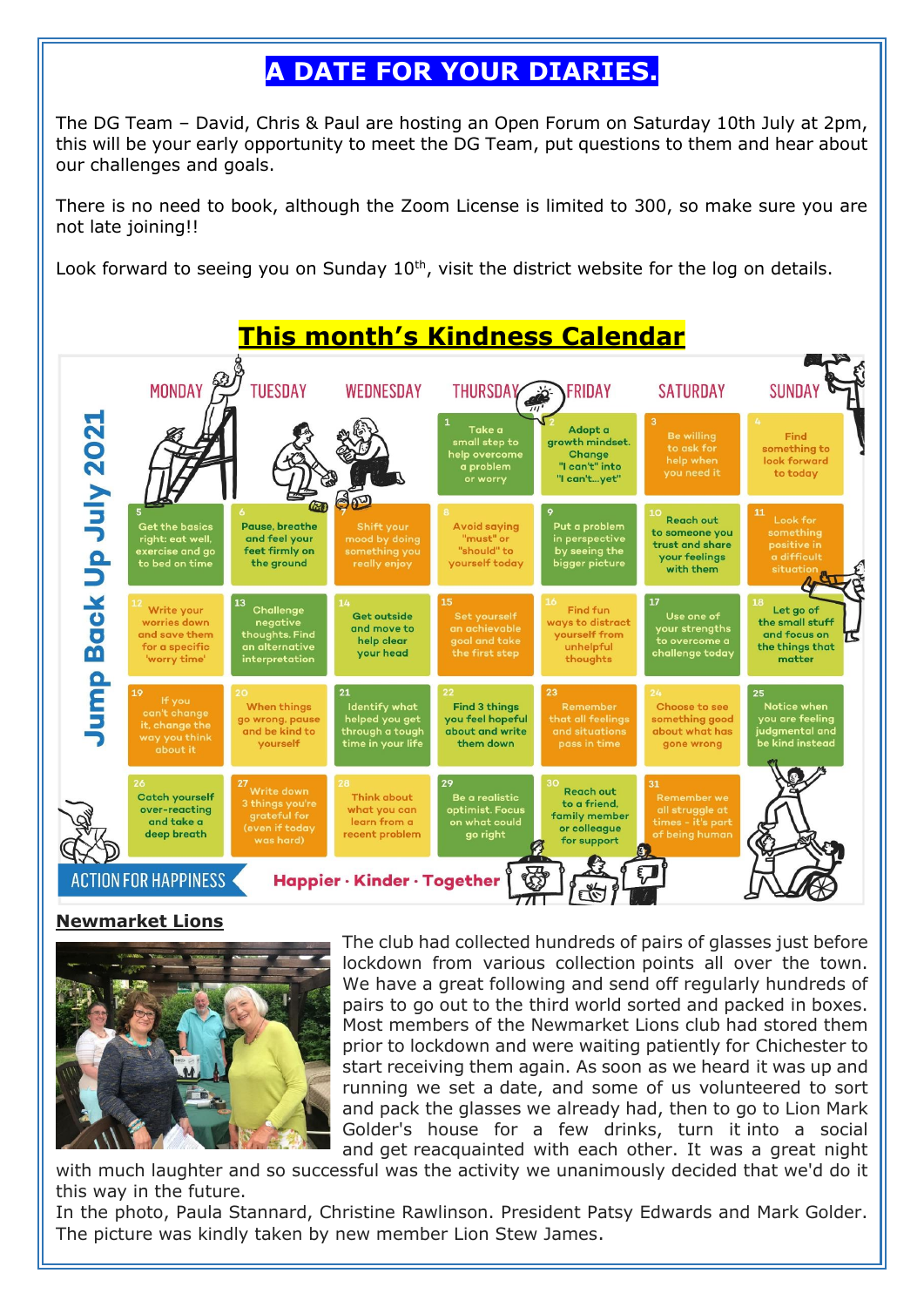### **Spalding Lions**



The club has this week gave a donation to the Priory School to assist with their Art Project.

Our Vice President Lion Eileen Robson went along to the School, to present the Donation.

Nikola Nesterova, Head Teacher Matthew Bloodworth-Flatt, Lion Eileen Robson, Kalvin Laughton and Louis Taylor.

Head Teacher, Matthew Bloodworth-Flatt made the following comment:

"The Mighty Creatives art project has been a great way of bringing the school together to acknowledge and cele-

brate the inclusion of special educational needs and severe disabilities. A big thank you to the Spalding Lions Club for their generous donation and support. The project is well under way, and we look forward to unveiling the completed mosaic soon."

Head Teacher Matthew also gave us the following information:-

The Priory School Art Project – Celebrating the Inclusion of Special Educational Needs and Disabilities.

April 2021 marked 50 years since children and young people with severe and profound learning disabilities came within the education system in England and Wales. (The Act of 1970 became active in 1971). As part of this celebration the Mighty Creatives have launched a project to encourage children and young people to access work with or by professional artists/creative practitioners to deliver new creative educational opportunities.

To acknowledge and celebrate this significant landmark the Priory School will be working with local artist Fiona Gurney to create a large mosaic which will be displayed at the front of the school. We hope that the final piece of art will…

- 1. Celebrate diversity and inclusion. Sharing a message of acceptance, no matter an individual's special educational needs and/or disability.
- 2. Capture how we have worked hard together during the pandemic to keep in touch and as an emblem of our determination to get through these tough times together. It will become a celebration of the perseverance and love shared, the longevity of our school's existence and it's aims for continued success in the future.

This project opportunity will offer a chance for our whole school community to be involved in a unifying experience across all age groups. It is envisaged that every individual in the school community (pupils, teachers, support staff, office, catering and grounds staff) will be invited to provide design ideas for the mosaic mural and then given an opportunity to participate in the practical assembling of the piece.

Pupils who want to contribute even more will work in small groups alongside Fiona Gurney across 2 - 3 full days when Fiona will become 'artist is residence'. During this time these pupils will learn new skills related to design, colour and tile cutting from Fiona. The launch and the final celebration day when the installation is unveiled will be a local community event.

Will you be cheering for your fellow volunteers? The **Cheers for Volunteers** campaign, part of the National Thank You Day on **July 4** is designed to thank people for their work during the pandemic. At **5pm** on **July 4** the public are being urged to join in raising a drink of their choice for **volunteers**.

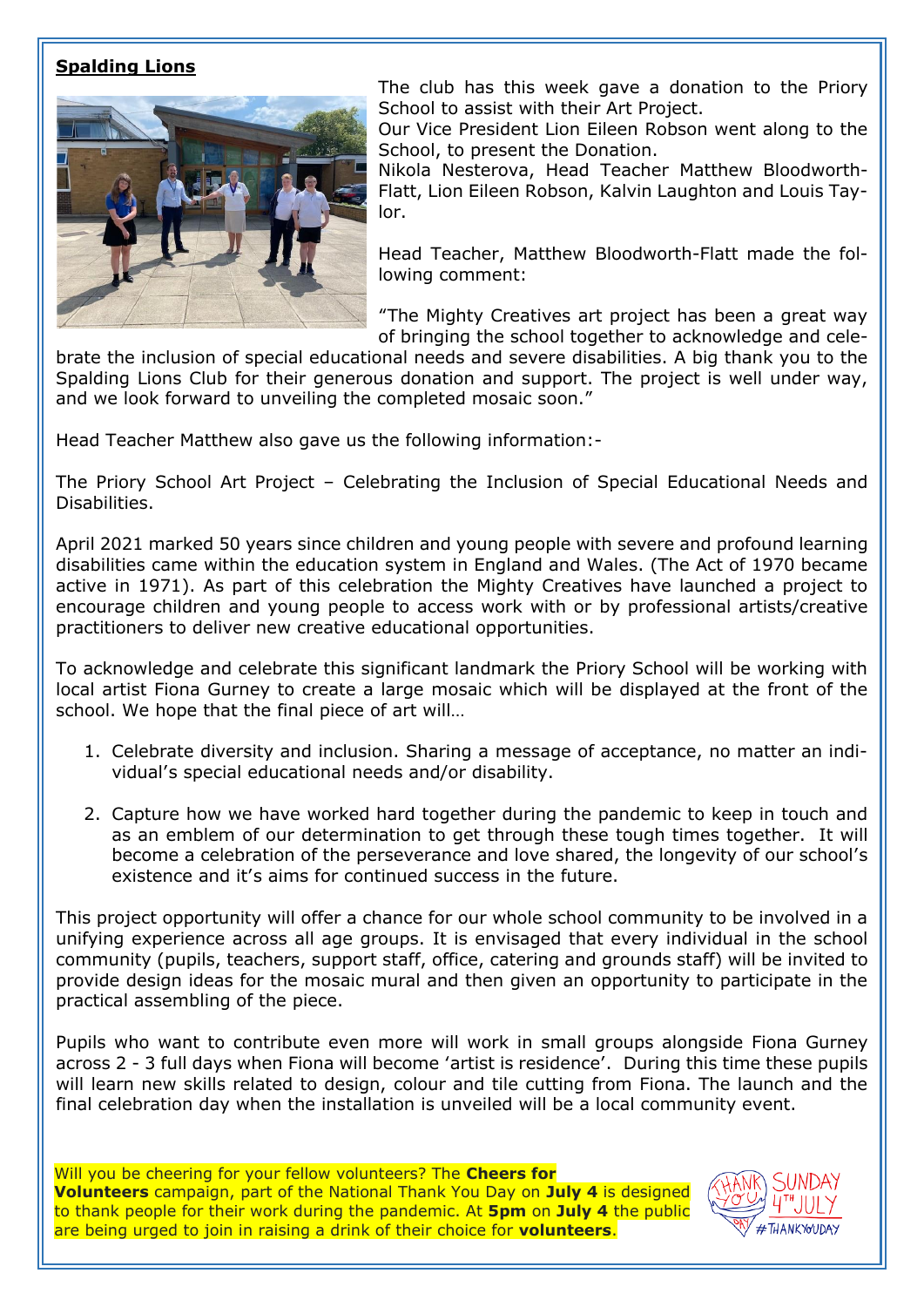### **Wroxham and Hoveton Lions Reach out to Local Schools**



Lion President Mick Holden contacted schools in our catchment area and asked them whether they would like sets of the Wild Tribe Heroes Books. All the schools responded in a positive manner and 9 sets were purchased by the club. These were annotated with our club and the receiving school name by our calligraphist Lion Mike Clipston and handed over to the very grateful Schools by Lions Mick, Andy and Lydia Spight.



### Also:

We would like to welcome our newest member Lion Tony Risebrow who was inducted at a recent Lions Virtual Meeting. We are sure he will actively contribute, become a valued team member and enjoy all that belonging to the Lions family entails.

#### **Swaffham & District Lions**



In April 2018, the Lions Clubs International Board of directors decided to end the sponsorship of any new Lioness Clubs. They also recommended that all combinations of Lioness districts and administrative roles, should no longer be supported at any level. The transition for those long-valued members, to new clubs and groups, has to be completed by the 30th June this year. There will be no Lionesses after that point. So, 30years on from their formation, we welcome Swaffham Lionesses as members of the Lions global community. As importantly though, we gain nine new members for Swaffham and District Lions Club, bringing with them new ideas and

experience, as well as the wish to work together for the benefit of our communities. This fresh arrangement, allows the "new Lions Members" to meet as a separate club, now named Swaffham and District Lioness Lions Club branch. The President is Nicola Claxton and their Secretary is Karen Nye. Swaffham and District Lions will, in all respects, be the Parent Club.We all look forward to new projects and events together and to the Club Branch realising its own ambitions.

## **PEACE POSTER PLEA**

Please can clubs who have purchased kits please let me know as soon as possible. I know of one club who has purchased a kit so far. I have tried to find out from headquarters, but they have no record of which clubs have purchased them. There is still time to purchase kits and dates of final entries can be arranged.

Melanie Farruku (Peaceposter officer.)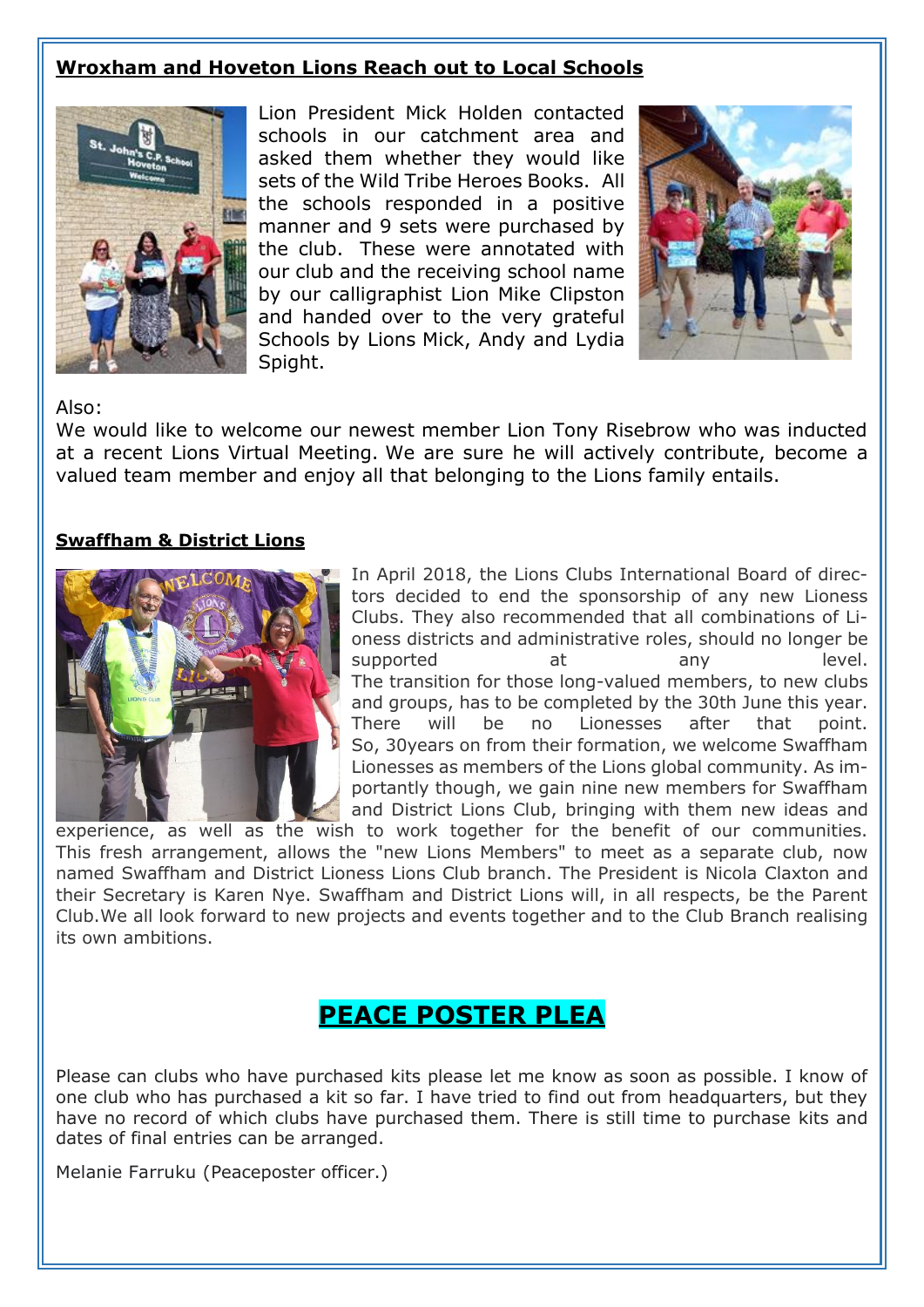# **T H E 2 0 2 1 - 2 0 2 2 C O N T E S T We Are All Connected**

While overcoming new challenges brought on by an unprecedented global pandemic, we're celebrating the things that keep us connected—to each other, to our communities, all together around the world. This year, we invite young people to envision, explore and visually express these connections.

## **Peace Poster Contest Deadlines**

Students ages 11, 12 or 13 as of November 15 are eligible to participate in the International Peace Poster Contest. Entries not meeting the following deadlines will be disqualified.

- **January 15:** Kits go on sale from the Club Supplies Sales Department at International Headquarters.
- **October 1:** Deadline to purchase kits from the Club Supplies Sales Department at International Headquarters.
- **November 15:** Postmark deadline for a club to send one winning poster (per contest sponsored) to the district governor.
- **December 1:** Postmark deadline for a district governor to send one winning district poster to multiple district council chairperson.
- **December 1:** Postmark deadline for a district governor not belonging to a multiple district to send one winning poster to the Brand and Marketing Strategy Department at International Headquarters.
- **December 1:** Postmark deadline for a club not belonging to a district to send one winning entry to the Brand and Marketing Strategy Department at International Headquarters.
- **December 15:** Postmark deadline for the multiple district council chairperson to send one winning poster to the Brand and Marketing Strategy Department at International Headquarters.
- **February 1:** International winners notified on or before this date.

# **Order a Peace Poster Contest Kit**

To sponsor the Peace Poster Contest, Lions clubs can order a contest kit from January 15 to October 1. The kit is available in 12 of our official languages. A kit is needed for each contest sponsored.

### Each kit contains:

- Official Club Contest Guide and Rules
- Official School or Youth Group Contest Guide and Rules
- Participant Flyer to duplicate and give to participating students to take home
- <https://lionsclubsinternational.myshopify.com/collections/kits/products/ppk1>
- Sticker to place on back of winning poster
- Certificates for contest winner and school or youth group

[Order Your Kit](https://lionsclubsinternational.myshopify.com/collections/kits/products/ppk1)